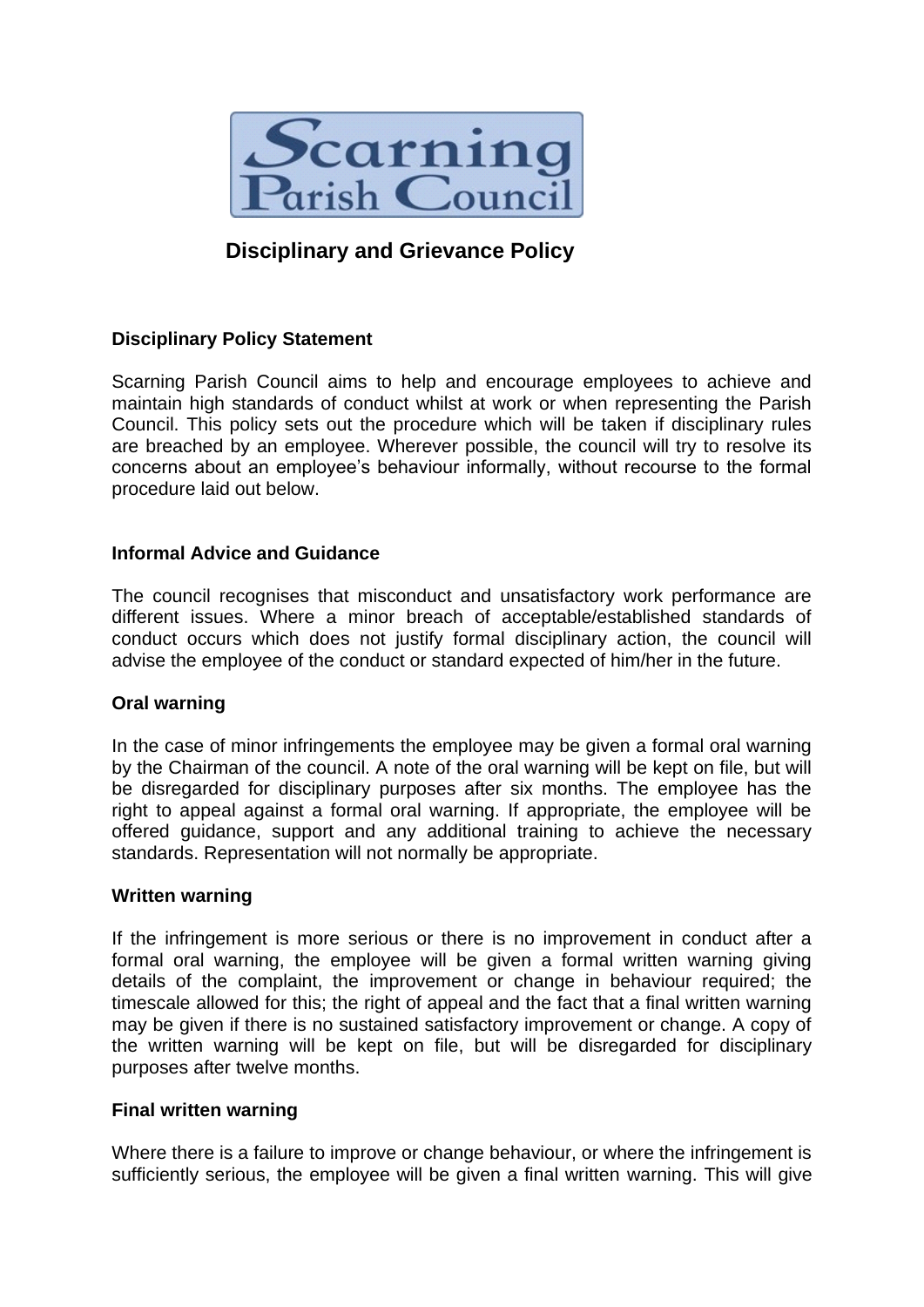details of the complaint, warn that failure to improve may lead to dismissal and refer to the right of appeal. The final written warning will be kept on file, but will normally be disregarded for disciplinary purposes after twelve months.

#### **Discipline or Dismissal**

If the conduct or performance still fails to improve, the final step will be to contemplate dismissal. The Parish Council, as employer, must follow the Formal Disciplinary Procedure set out below. This is a statutory requirement.

#### **Formal Disciplinary Procedure**

The Disciplinary Policy will apply to work performance issues to ensure that all alleged instances of an employee's underperformance are dealt with fairly and in a way that is consistent with required standards and equality legislation. It is the council's policy that the following procedure should be followed when an employee is being disciplined or dismissed.

The procedure provides that in normal cases a series of warnings will be given before discipline or dismissal is contemplated. However, it is accepted that there may be more serious cases where the council will proceed straight to discipline or dismissal.

#### **Levels of Misconduct**

Misconduct is employee behaviour that can lead to the council taking disciplinary action.

The following list contains some examples of misconduct:-

Refusal to follow reasonable instructions.

Misuse of council resources and facilities, including the telephone, email and internet.

Inappropriate behaviour. Poor timekeeping. Unauthorised absences.

Gross misconduct is misconduct that is so serious that it is likely to lead to dismissal without notice.

The following list contains some examples of gross misconduct:-

Theft from the council, its members, employees or the public. Fraud or deliberate falsification of records. Use of privileged information for personal gain. Misuse of the council's property or name. Bringing the council into disrepute.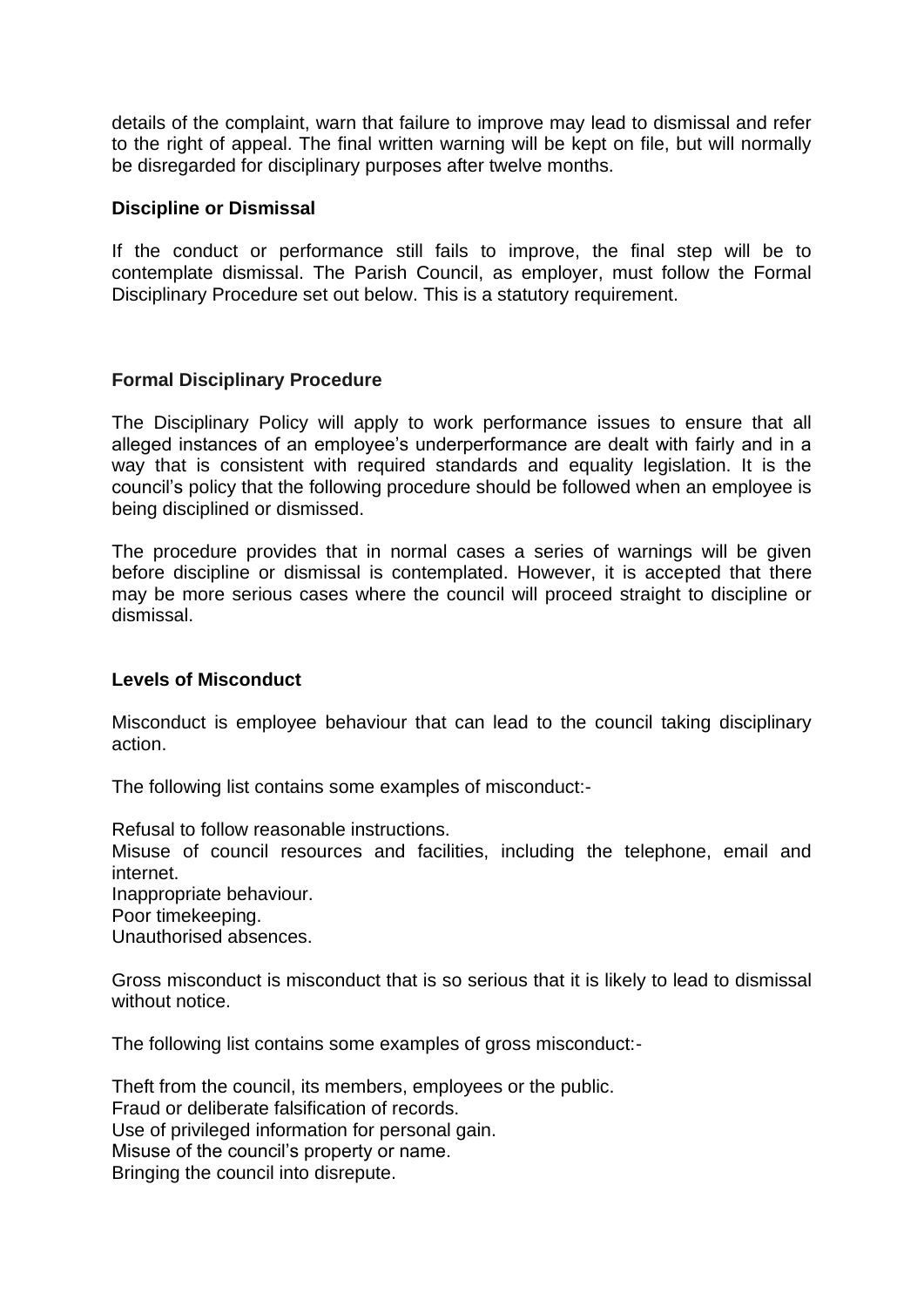Discrimination, victimisation or harassment. Incapacity at work due to alcohol or drugs. Physical assault or verbal abuse.

Serious and deliberate damage to property.

Serious negligence which causes or might cause unacceptable loss, damage or injury.

Gross insubordination.

Serious breach of confidence (subject to the Public Interest (Disclosure) Act 1998).

# **Suspension**

In some circumstances the employee may be offered suspension, with pay, pending further investigation or until a Disciplinary Meeting takes place. Suspension may be appropriate in cases potentially involve gross misconduct; where relationships have broken down; where there is a risk to the council's property or to other people. An employee should be advised that suspension in itself does not constitute disciplinary action.

An employee should be advised of the reasons for suspension. The period of suspension should not normally last for more than 20 working days. However, where necessary this period can be extended.

The decision whether suspension is necessary can be reviewed at anytime in the disciplinary process.

## **Investigation**

Before any decision can be made about whether or not a disciplinary hearing is necessary, an investigation must take place. The council will appoint an Investigator, who will be responsible for undertaking the disciplinary investigation. The Investigator will be independent and will normally be a councillor, although the council can select an entirely independent third party. If the council considers that there are no councillors who are independent (for example, because they all have direct involvement in the allegations about the employee), it will appoint someone from outside the council. The Investigator will be appointed as soon as possible after the allegations have been made.

The Investigator will carry out an initial investigation in order to determine whether a Disciplinary Meeting should be convened. The role of the Investigator is to collect evidence by interviewing any relevant persons (ie councillors, members of the public or the council's contractors) and gathering all documentation.

The council will notify the employee in writing of the alleged misconduct and ask him/her to attend a meeting with the Investigator. The employee will be given at least 5 working days' notice of the meeting with the Investigator so that he/she has reasonable time to prepare for it. The letter will explain the investigatory process and that the meeting is part of that process. The employee should be provided with a copy of the council's Disciplinary Policy. The council will also inform the employee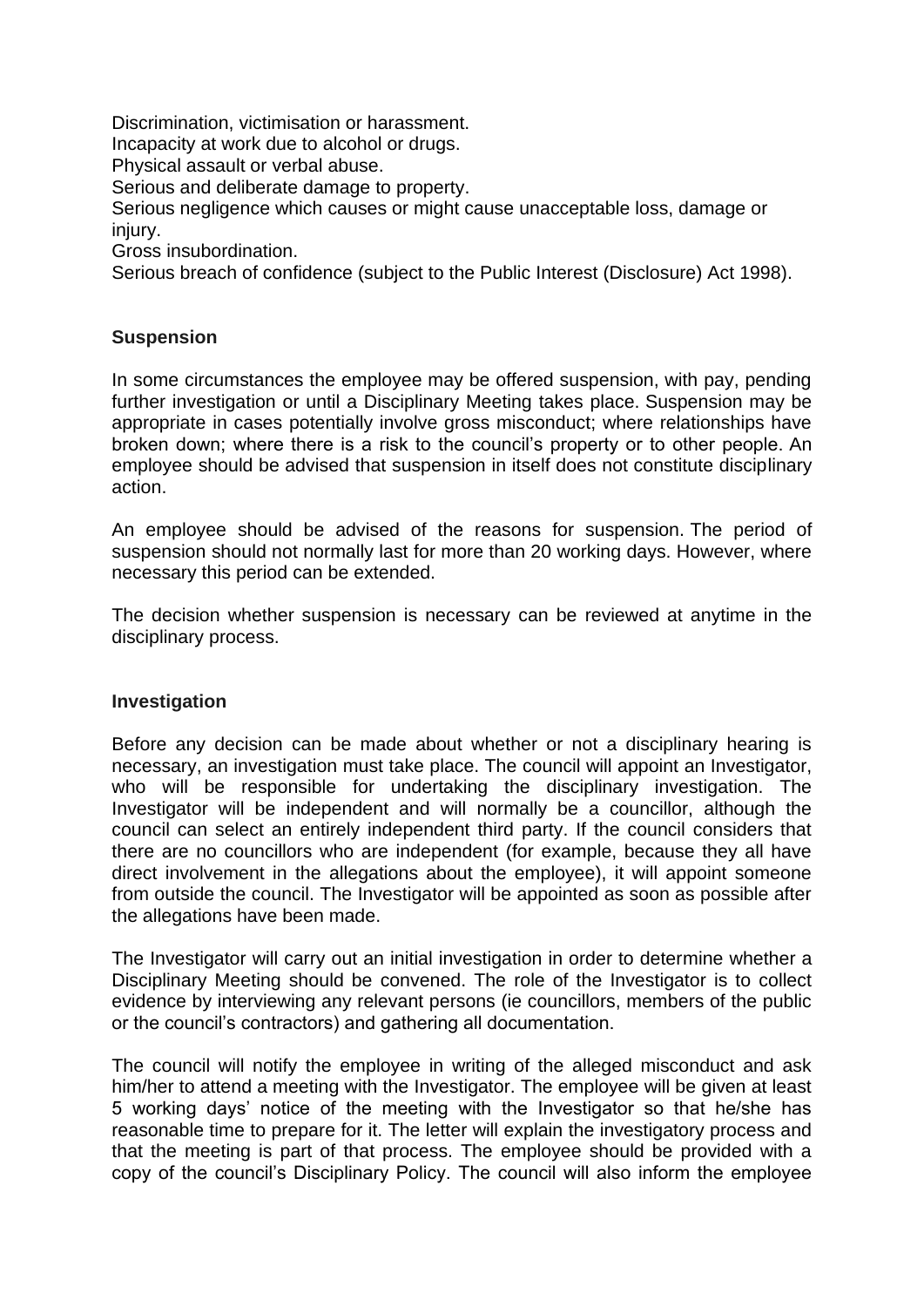that when he/she meets with the Investigator, he/she will have the opportunity to comment on the allegations of misconduct. The employee may be accompanied or represented by a trade union representative or an agreed companion.

The Investigator has no authority to take disciplinary action. The Investigator's role is to establish the facts of the case as quickly as possible and to prepare a report that recommends to the council whether or not disciplinary action should be taken.

The Investigator's report will contain their recommendations and the findings on which these were based. The Investigator will recommend either:

a. That the employee has no case to answer and there should be no further action under the council's disciplinary procedure or;

b. That the matter is not serious enough to justify further use of the disciplinary procedure and can be dealt with informally or;

c. That the employee has a case to answer and there should be action under the council's disciplinary procedure.

When the council has received all the relevant facts and reviewed the evidence, a report should be drafted recommending one of the following:

a. To take no further action and inform the employee accordingly;

b. To arrange a disciplinary meeting.

## **Arranging a Disciplinary Meeting**

If the council decides that there is a case to answer, it will appoint a Disciplinary Panel comprising three councillors. The Disciplinary Panel will appoint a Chairman from one of its members. The Investigator will not sit on the Disciplinary Panel. No councillor with direct involvement in the matter will be appointed to the Disciplinary Panel.

The Disciplinary Panel is responsible for presenting the case and making arrangements for any witnesses that it relies upon to attend the meeting.

In all instances of alleged misconduct the employee will be given at least 10 working days notice in writing of the requirement to attend a Disciplinary Meeting. The Disciplinary Panel's letter will confirm the following:

a. The names of its Chairman and two other members.

b. A clear written statement of the alleged misconduct, characteristics or other circumstances which leads it to contemplate dismissing or taking disciplinary action against the employee.

c. The time and place of the meeting.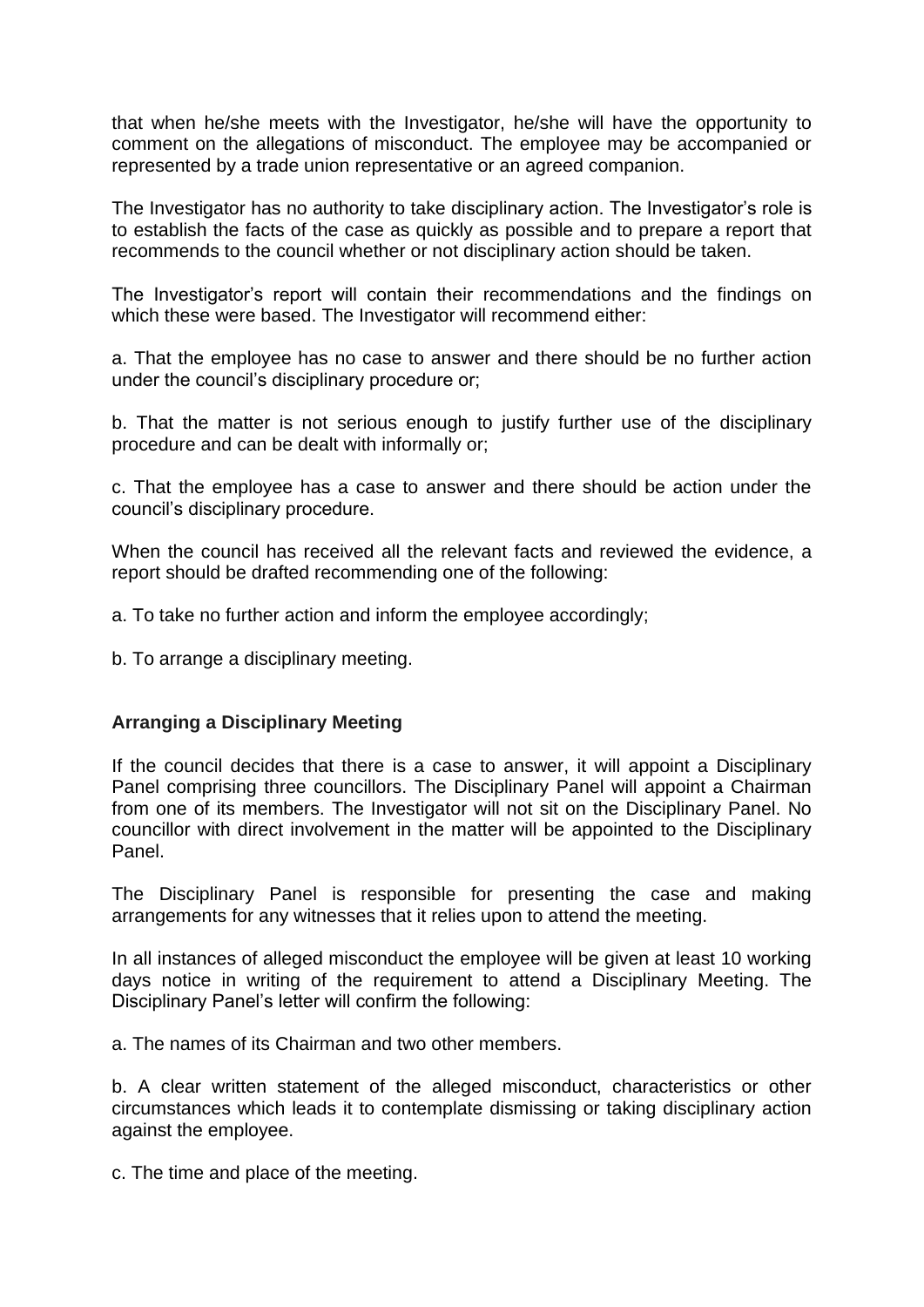d. A copy of the investigation report and all the supporting evidence.

e. That witnesses may attend on the employee's and the council's behalf and that both parties should inform each other of their witnesses' names at least 5 working days before the meeting.

f. That the employee and the council will provide each other with all supporting evidence at least 5 working days before the meeting. If witnesses are not attending the meeting, witness statements will be submitted to the other side at least 5 working days before the hearing.

g. That the employee has a statutory right to be accompanied at the meeting by an agreed companion or a trade union representative.

#### **Conducting a Disciplinary Meeting**

The objective of the meeting is to hear the evidence in respect of the allegation, the employee's response and to decide whether or not the allegation is substantiated. If the employee fails to attend without an acceptable reason, then the Chair of the meeting may proceed in the employee's absence.

The procedure to be followed is:-

a. The Chairman introduces members of the Disciplinary Panel and specifies their role.

b. The allegation against the employee is clearly stated and the objective of the meeting is made clear.

c. The Investigator presents the findings of the Investigation Report.

d. The Chairman sets out the council's case and presents supporting evidence (which includes calling any witnesses).

e. The employee (or his/her representative) may question the Disciplinary Panel and/or the witnesses.

f. The employee sets out his/her case and presents supporting evidence (which includes calling any witnesses).

g. The Disciplinary Panel may question the employee and/or the witnesses.

h. The Disciplinary Panel sums up its case.

i. The employee (or his/her representative) sums up his/her case.

j. The Disciplinary Panel adjourns to make its decision.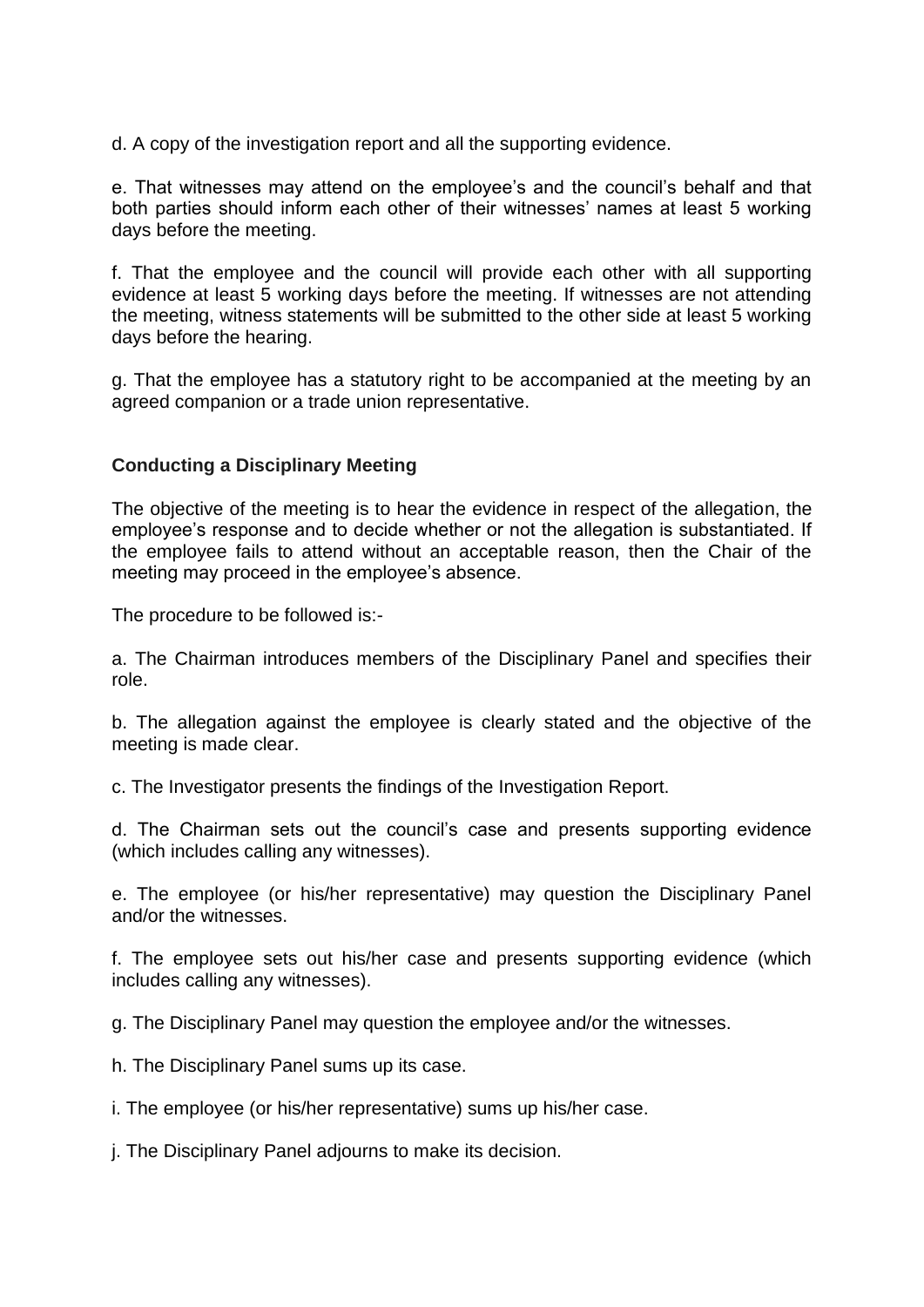k. The meeting is reconvened and the employee/representative is informed of the decision and, if necessary, his/her right to appeal.

The decision of the Panel must be confirmed to the employee in writing within 5 working days. The letter must clearly set out:-

- a. The Panel's decision;
- b. The length of time that any warning will be active for;

c. The expected improvement in conduct and any assistance that will be provided to achieve this.

d. The employee's right to appeal.

Any disciplinary action taken will depend on the nature of the offence, the past recorded behaviour of the employee concerned, the consequence to the council of the offence and any explanation presented by the employee.

#### **Arranging an Appeal**

If the employee wishes to appeal he/she must inform the Chairman in writing within 5 working days of receiving written notice of the disciplinary action. The correspondence must state the grounds for appeal.

The grounds for appeal include:

- a. Failure by the council to follow its Disciplinary Policy.
- b. The Disciplinary Panel's decision was not supported by the evidence.
- c. The Disciplinary Panel's action was too severe in the circumstances of the case.
- d. New evidence has come to light since the disciplinary hearing.

The council will invite the employee to attend a further meeting. The employee will be notified, in writing, within 10 working days of receipt of the notice of appeal of the time, date and place of the appeal meeting. The employee will be advised that he/she may be accompanied by an agreed companion or trade union representative. It is the responsibility of each side to prepare themselves for the appeal including arranging for any witnesses to attend.

## **Conducting an Appeal**

The appeal will be heard by three councillors who have not been previously been involved in the case. The objective is:-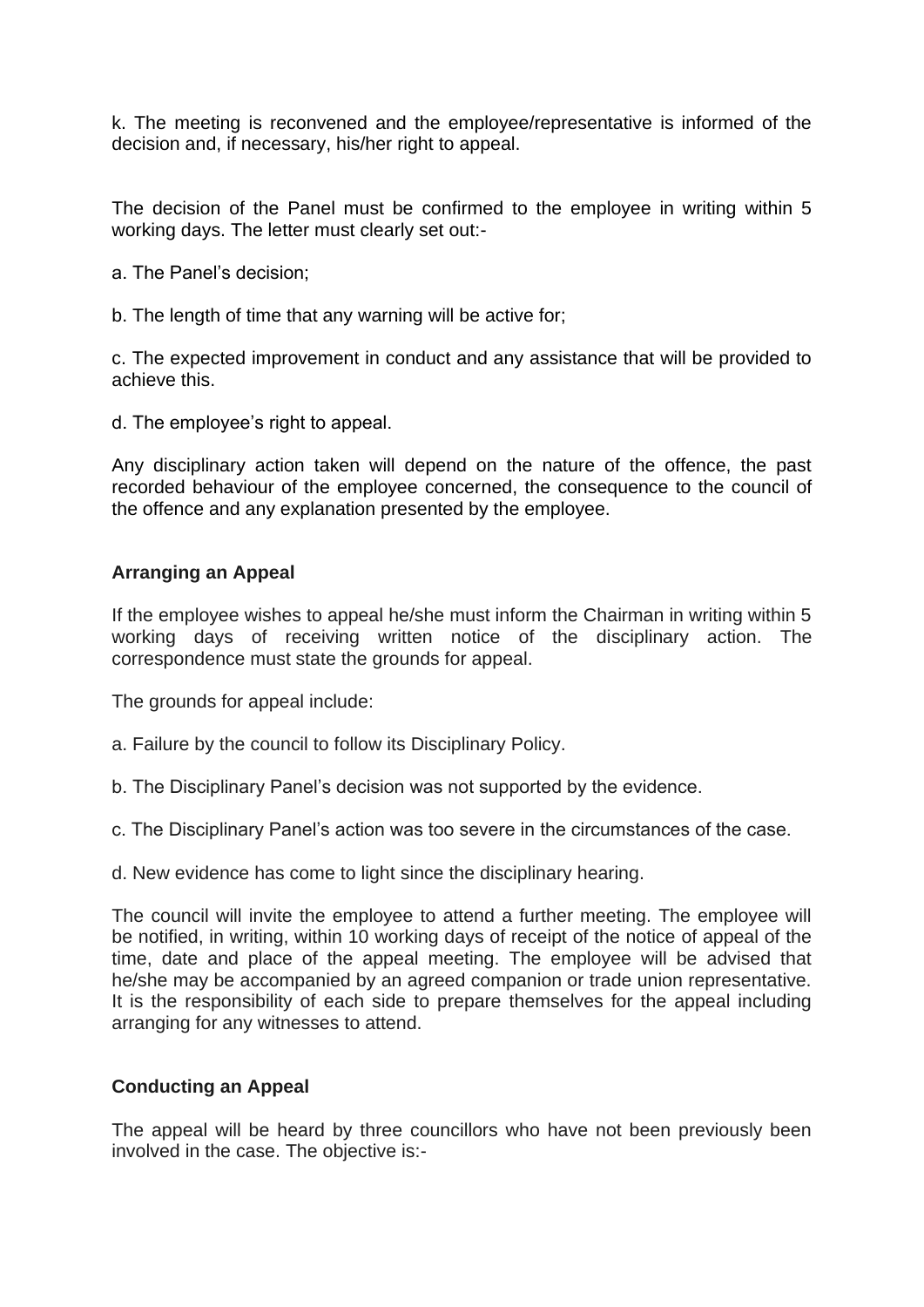a. To review the decision of the Disciplinary Panel and decide whether or not that decision is warranted.

b. If the action is not warranted, to determine what action, if any, is appropriate.

The Appeal Panel will appoint a Chairman from among its members.

The procedure of the Appeal Hearing is as follows:-

a. The Chairman explains the purpose of the meeting, which is to hear the employee's reasons for appealing against the decision of the Disciplinary Panel.

b. The employee puts his/her case and calls any witnesses.

c. The Chairman of the Disciplinary Panel puts the case for the decision it took in respect of the employee and calls any witnesses.

d. The Appeal Panel has the opportunity to ask questions of both parties and witnesses.

e. The Disciplinary Panel sums up its case.

f. The employee (or his/her representative) sums up his/her case.

g. The appeal is adjourned to allow the Appeal Panel to reach a decision.

h. The appeal is reconvened and both parties are informed of the decision.

i. The Appeal Panel writes to both parties informing them of its decision within 5 working days.

j. The decision of the Appeal Panel is final.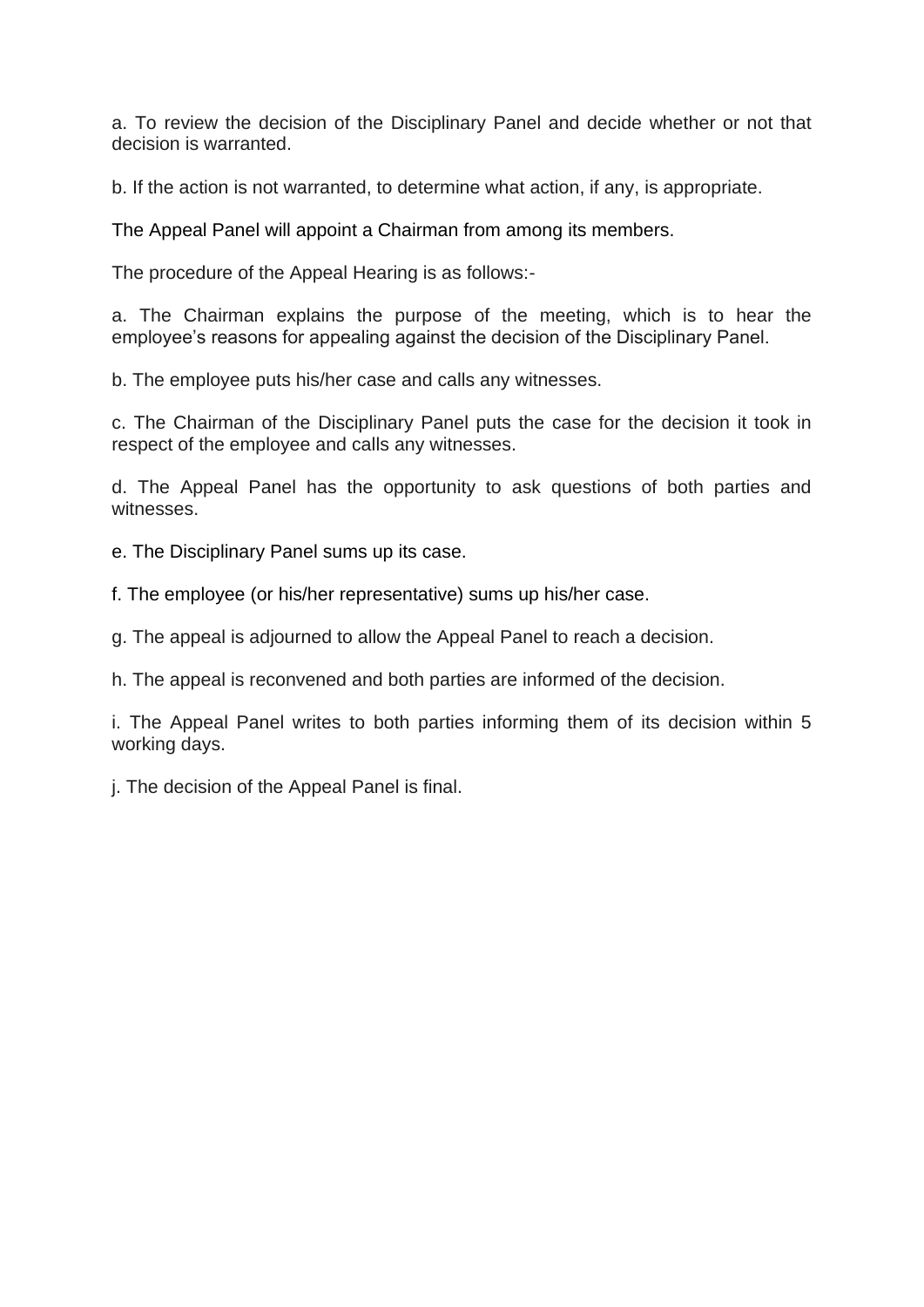## **Grievance Policy Statemement**

It is the council's policy to ensure that any employee with a grievance has access to a procedure, which can lead to a swift resolution of the grievance in a fair manner. Most routine complaints and grievances are best resolved informally in discussion with the Chairman. Where the grievance cannot be resolved informally it will be dealt with under the following procedure.

## **The Grievance Procedure**

1. The employee must put their grievance in a written statement and send a copy to the council Chairman. Where the grievance is against the Chairman, the statement should be sent to the Vice Chairman of the council.

2. The council will appoint a Grievance Panel comprising three councillors. The Grievance Panel will appoint a Chairman from one of its members. No councillor with direct involvement in the matter shall be appointed to the Grievance Panel.

3. The Grievance Panel will investigate the matter before meeting the employee, which may include interviewing others (ie other councillors, members of the public, or council contractors).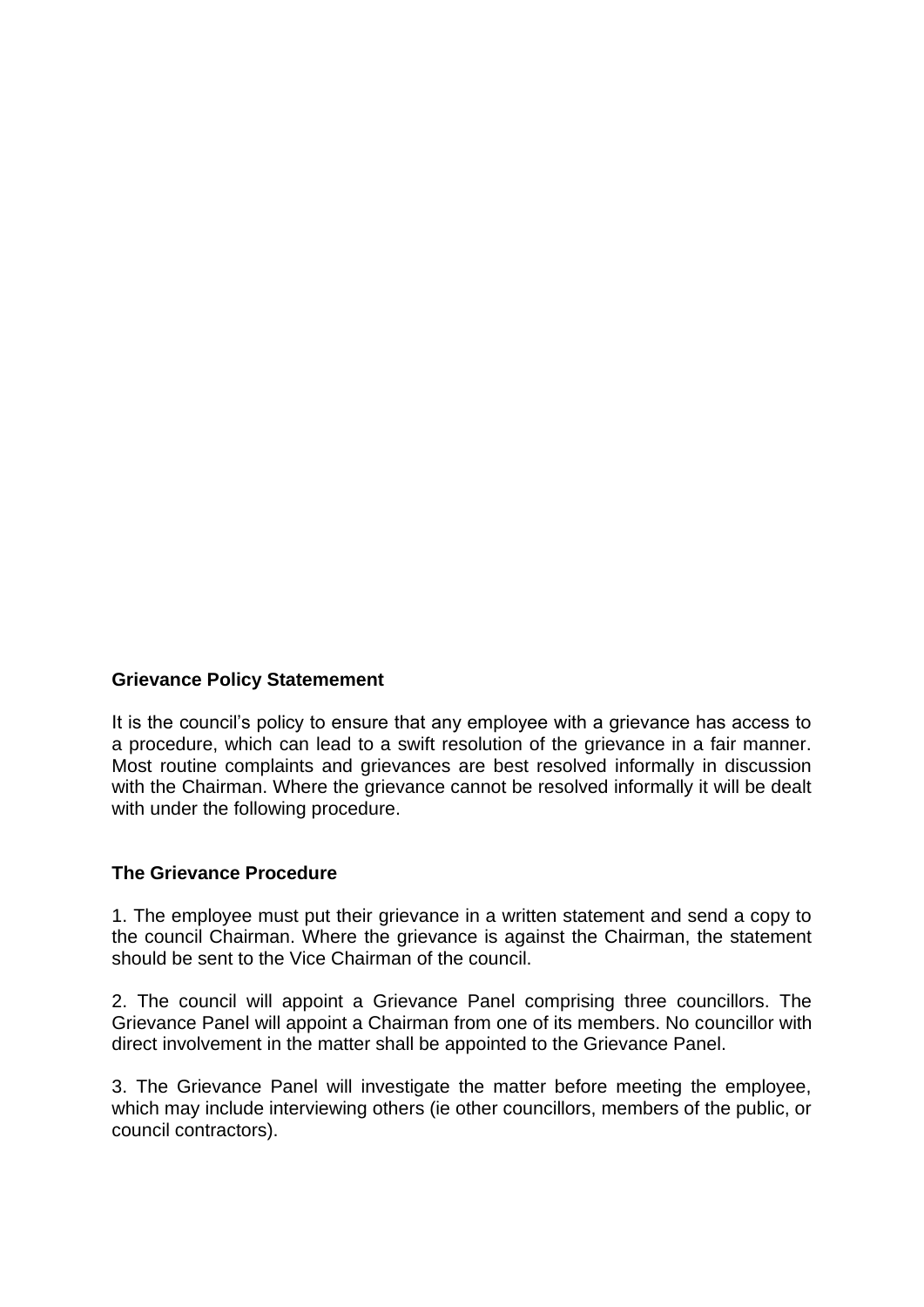4. When the investigation has been concluded, the council will invite the employee to attend a meeting to discuss the grievance. The employee will be given at least 5 working days notice in writing of the date of the meeting.

The letter will include the following:-

a. The names of the Panel's Chairman and two other members.

b. A summary of the employee's grievance based on his/her written submission.

c. The date and place of the meeting.

d. The employee's right to be accompanied or represented at the meeting by a trade union representative or an agreed companion.

e. A copy of the council's Grievance Policy.

f. Confirmation that, if necessary, witnesses may attend on the employee's behalf and that the employee must provide the names of his/her witnesses at least 5 working days before the meeting.

g. Confirmation that the employee will provide the council will all supporting evidence at least 5 working days before the meeting.

## **Conducting a Grievance Meeting**

The objective of the meeting is to hear the evidence in respect of the employee's grievance and to decide whether or not the grievance is substantiated.

The procedure to be followed is:-

a. The Chairman introduces members of the Grievance Panel and specifies their role.

b. The employee or his/her representative sets out the grievance, including calling any witnesses.

c. Members of the Panel may question the employee and any witness.

d. The employee has the opportunity to sum up his/her case.

e. The meeting is adjourned to allow the Grievance Panel to reach a decision.

f. The meeting is reconvened and the employee is informed of the decision.

g. The Grievance Panel writes to the employee informing him/her of its decision within 5 working days.

The letter must clearly set out:-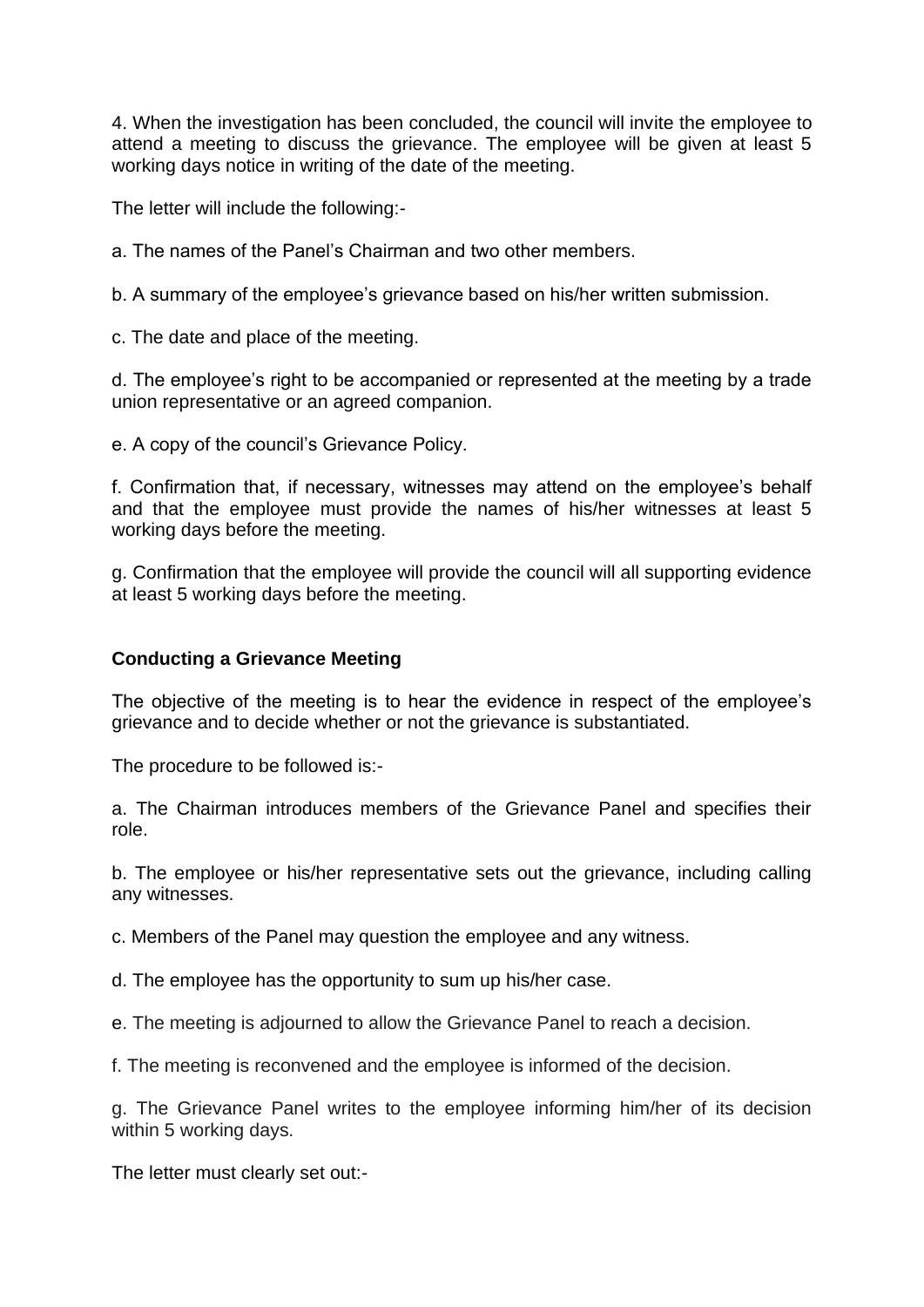- a. The Panel's decision;
- b. The employee's right to appeal.

## **Arranging an Appeal**

If the employee wishes to appeal he/she must inform the Chairman in writing within 5 working days of receiving the Grievance Panel's decision. The correspondence must state the grounds for appeal.

The grounds for appeal include:

- a. Failure by the council to follow its Grievance Policy.
- b. The Grievance Panel's decision was not supported by the evidence.
- c. The Grievance Panel's action was inadequate/inappropriate.
- d. New evidence has come to light since the grievance hearing.

The council will invite the employee to attend a further meeting. The employee will be notified, in writing, within 10 working days of receipt of the notice of appeal of the time, date and place of the appeal meeting. The employee will be advised that he/she may be accompanied by an agreed companion or trade union representative. It is the responsibility of each side to prepare themselves for the appeal including arranging for any witnesses to attend.

## **Conducting an Appeal**

The appeal will be heard by three councillors who have not been previously been involved in the case. The objective is:-

To review the decision of the Grievance Panel and decide whether or not that decision is warranted.

The Appeal Panel will appoint a Chairman from among its members.

The procedure of the Appeal Hearing is as follows:-

a. The Chairman explains the purpose of the meeting, which is to hear the employee's reasons for appealing against the decision of the Grievance Panel.

b. The employee puts his/her case, including calling any witnesses.

c. The Chairman of the Grievance Panel puts the case for the decision it took in respect of the employee and calls any witnesses.